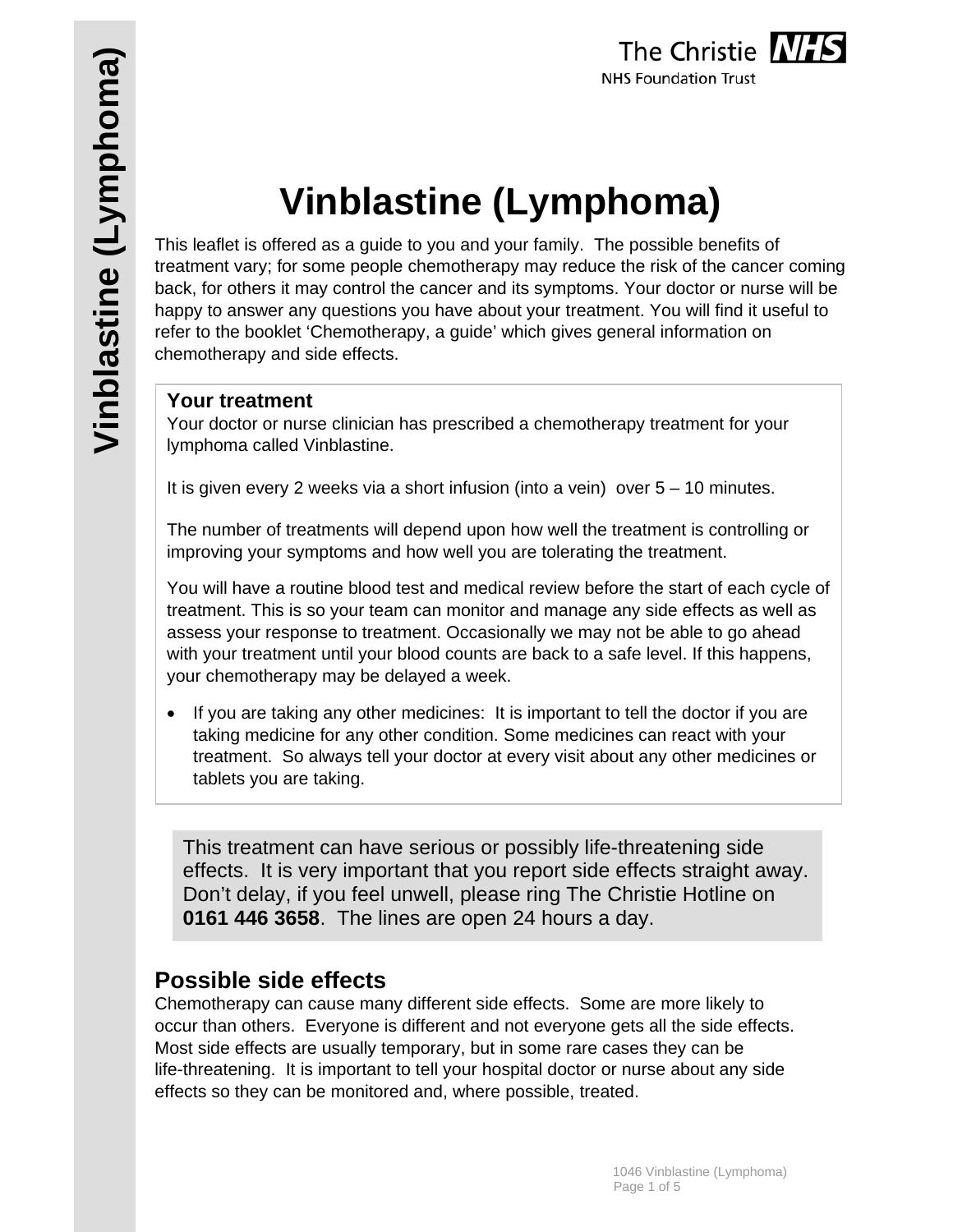#### **Common side effects (more than 1 in 10)**

#### **Increased risk of serious infection**

You are vulnerable to infection while you are having chemotherapy. Minor infections can become life-threatening in a matter of hours if left untreated. Symptoms of infection include fever, shivering, sweats, sore throat, diarrhoea, discomfort when you pass urine, cough or breathlessness. We recommend that you use a digital thermometer so you can check your temperature. You can buy one from your local chemist.

#### **If you feel unwell, you have symptoms of an infection or your temperature is 37.5ºC or above, or below 36ºC contact The Christie Hotline straight away**.

#### **Anaemia (low number of red blood cells)**

While having this treatment you may become anaemic. This may make you feel tired and breathless. Let your doctor or nurse know if these symptoms are a problem. You may need a blood transfusion.

#### **Low platelets**

This treatment can reduce the production of platelets which help the blood clot. Let your doctor know if you have any unexplained bruising or bleeding, such as nosebleeds, bloodspots or rashes on the skin, and bleeding gums. You may need a platelet transfusion.

#### **Tingling & numbness in the fingers or toes/muscle weakness**

This is usually only mild and temporary. It can sometimes last for some time or become permanent. Sometimes you may also have difficulty controlling the muscles in your arms and legs or your balance. Please report these symptoms to your doctor on your next hospital visit.

#### **Nausea and vomiting (sickness)**

Nausea and vomiting may occur during treatment, the severity of this varies from person to person. Anti-sickness medication will be given along with your chemotherapy to prevent this. You will also be given anti-sickness tablets to take at home. If you continue to feel or be sick, contact your GP or The Christie, because your anti-sickness medication may need to be changed or increased.

#### **Constipation**

This can be a problem at any time during your treatment but especially while you are taking anti-sickness medication in the days just following your treatment. Your GP can prescribe tablets or medicine to relieve this. You can help by drinking plenty of water (2- 3 litres per day) and by taking extra fibre in your diet. Please ask for a copy of 'Eating – help yourself.' Contact your doctor or nurse of you experience abdominal pain.

#### **Diarrhoea**

If this becomes a problem during or after your treatment, anti-diarrhoea tablets can be prescribed by your doctor. Ask the staff for a copy of Eating: help yourself which has some useful ideas about diet when you are having treatment.

#### **Sore mouth and altered taste**

Your mouth may become sore or dry, or you may notice small mouth ulcers during this treatment. Drinking plenty of fluids and cleaning your teeth regularly and gently with a soft toothbrush can help to reduce the risk of this happening. We can prescribe a mouthwash for you to use during treatment. You can dilute this with water if your mouth is sore. Ask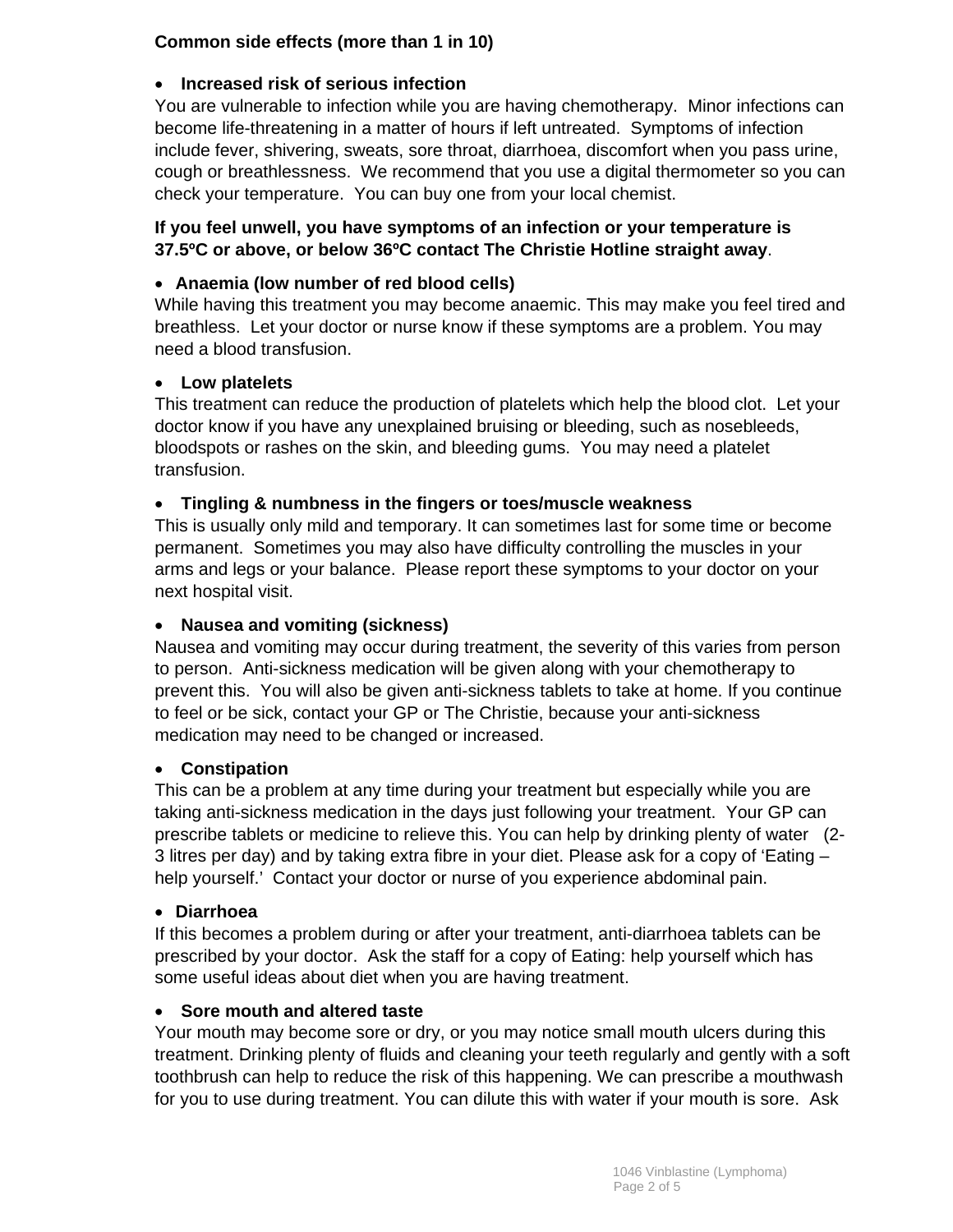your doctor or nurse for further advice. There is also general mouth care information in the chemotherapy booklet. If you continue to have a sore mouth, please contact The Christie Hotline.

Occasionally during treatment you may have a strange taste (metallic or bitter). A strongly flavoured sweet or mint will help to disguise this. Normal taste will usually return after the treatment finishes.

#### **Hair thinning**

It is uncommon to lose hair with this treatment although it may thin a little. It is advisable to avoid perms, colours, use of hot brushes and vigorous, frequent washing that could increase hair loss. Please remember that this is a temporary side effect and your hair will grow back when your treatment is completed. If you would like an appointment with the wig service, this can be arranged for you by visiting the cancer information centre, or call **0161 446 8100**. Ask the staff for a copy of 'The Wig Fitting Service'. The Maggie's centre runs a head care workshop. Contact Maggie's on **0161 641 4848** or email **manchester@maggiescentres.org** to arrange an appointment.

#### **Muscle weakness/bone/jaw pain**

Vinblastine can cause muscle weakness, bone or jaw pain. Let your doctor or nurse know if you experience any of these symptoms.

#### **Uncommon side effects (less than 1 in 10)**

#### **High blood pressure**

Although this is uncommon Vinblastine can cause high blood pressure. Tell your doctor if you are known to have high blood pressure or take medication for this.

#### **Headaches**

Please let your doctor know if you experience headaches whilst you are having this treatment. Simple painkillers can be taken to help with this symptom.

#### **Lung changes**

This treatment can cause changes to the lungs. Always tell your doctor if you develop wheezing, a cough, a fever or feel breathless. You should also let them know if any existing breathing problems get worse. If necessary, they can arrange for you to have tests to check your lungs.

#### **Rare side effects (less than 1 in 100)**

#### **Changes to hearing**

Although this is rare, you may experience hearing difficulty, sometimes with dizziness. Let your doctor or nurse know if you experience these symptoms.

#### **Eye problems**

Rarely, vinblastine may affect your vision. Always tell your doctor or nurse if you have eye pain or notice any change in your vision.

#### **Extravasation**

This is when chemotherapy leaks outside the vein. If you develop redness, soreness or pain at the injection site **at any time** please let us know straight away.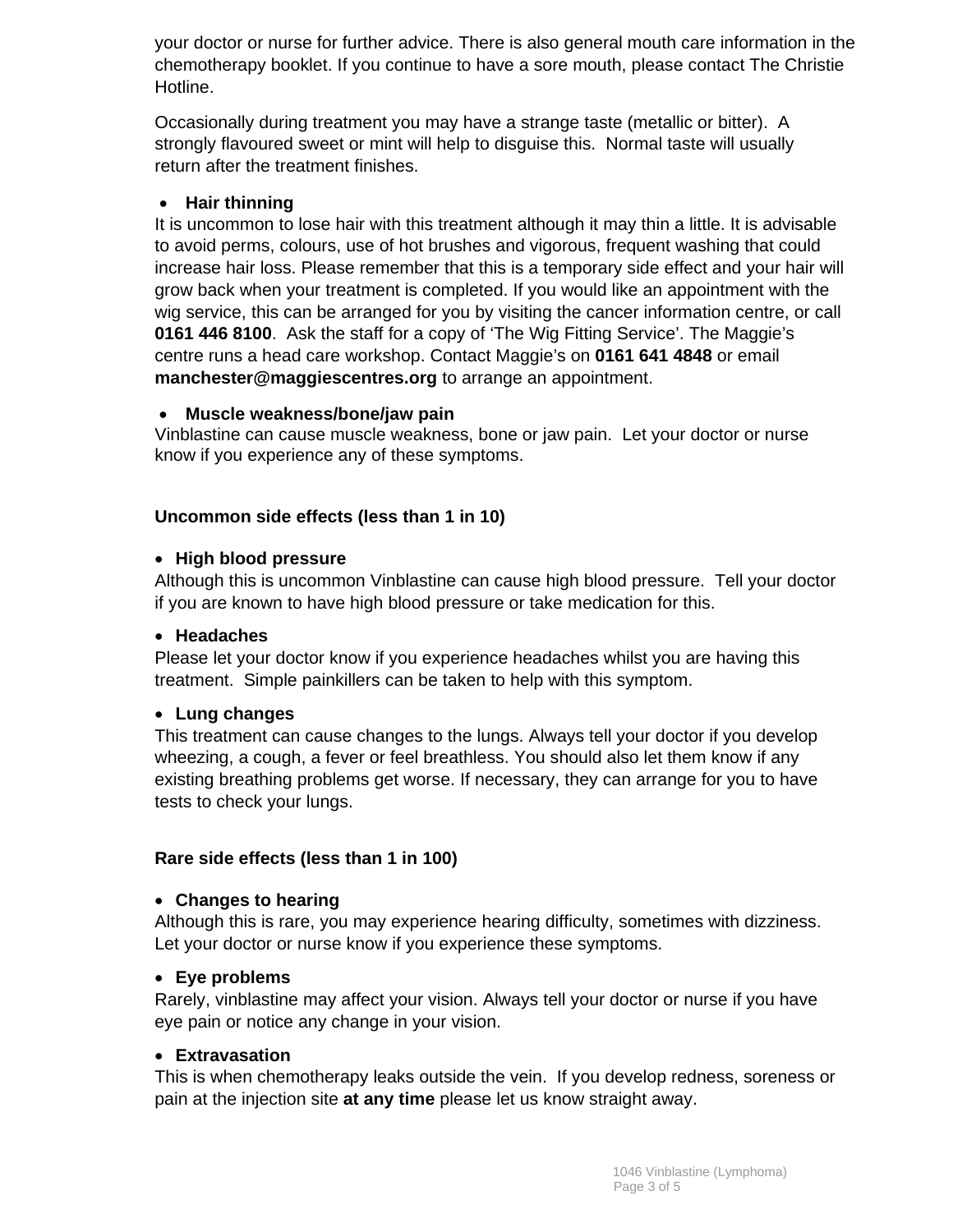#### **Serious and potentially life threatening side effects**

In a small proportion of patients chemotherapy can result in very severe side effects which may rarely result in death. The team caring for you will discuss the risk of these side effects with you.

# **Sex, contraception & fertility**

**Protecting your partner and contraception:** We recommend that you or your partner use a condom during sexual intercourse while you are having the course of chemotherapy. Chemotherapy is dangerous to unborn babies and this will also protect you and your partner from any chemotherapy drugs that may be present in semen and in the vagina. If you suspect that you may be pregnant please tell your doctor immediately.

**Fertility:** This chemotherapy may affect your ability to have children. Your doctor or nurse should have discussed this with you. If not, please ask them before you start treatment.

# **Late side effects**

Some side effects may become evident only after a number of years. In reaching any decision with you about treatment, the potential benefit you receive from treatment will be weighed against the risks of serious long term side effects to the heart, lungs, kidneys and bone marrow. With some drugs there is also a small but definite risk of developing another cancer. If any of these problems specifically applies to you, the doctor will discuss these with you and note this on your consent form.

## **Contacts**

If you have any general questions or concerns about your treatment, please ring the area where you are having treatment:

| • Haematology day unit                |                                                                                                    | 0161 446 3924                                                                                                           |
|---------------------------------------|----------------------------------------------------------------------------------------------------|-------------------------------------------------------------------------------------------------------------------------|
| • Lymphoma clinical nurse specialists |                                                                                                    | 0161 446 8573                                                                                                           |
| • Lymphoma secretaries                | 0161 446 3753<br>0161 446 3360<br>0161 446 3956<br>0161 446 3332<br>0161 446 3302<br>0161 446 3869 | Professor Radford/Dr Linton<br>Professor Illidge<br>Dr Smith<br><b>Professor Cowan</b><br>Dr Harris/Dr Chan<br>Dr Bloor |
| • Palatine Treatment Ward             | 0161 446 3960/3961                                                                                 |                                                                                                                         |
| • General enquiries                   | 0161 446 3000                                                                                      |                                                                                                                         |
|                                       |                                                                                                    |                                                                                                                         |
|                                       |                                                                                                    |                                                                                                                         |